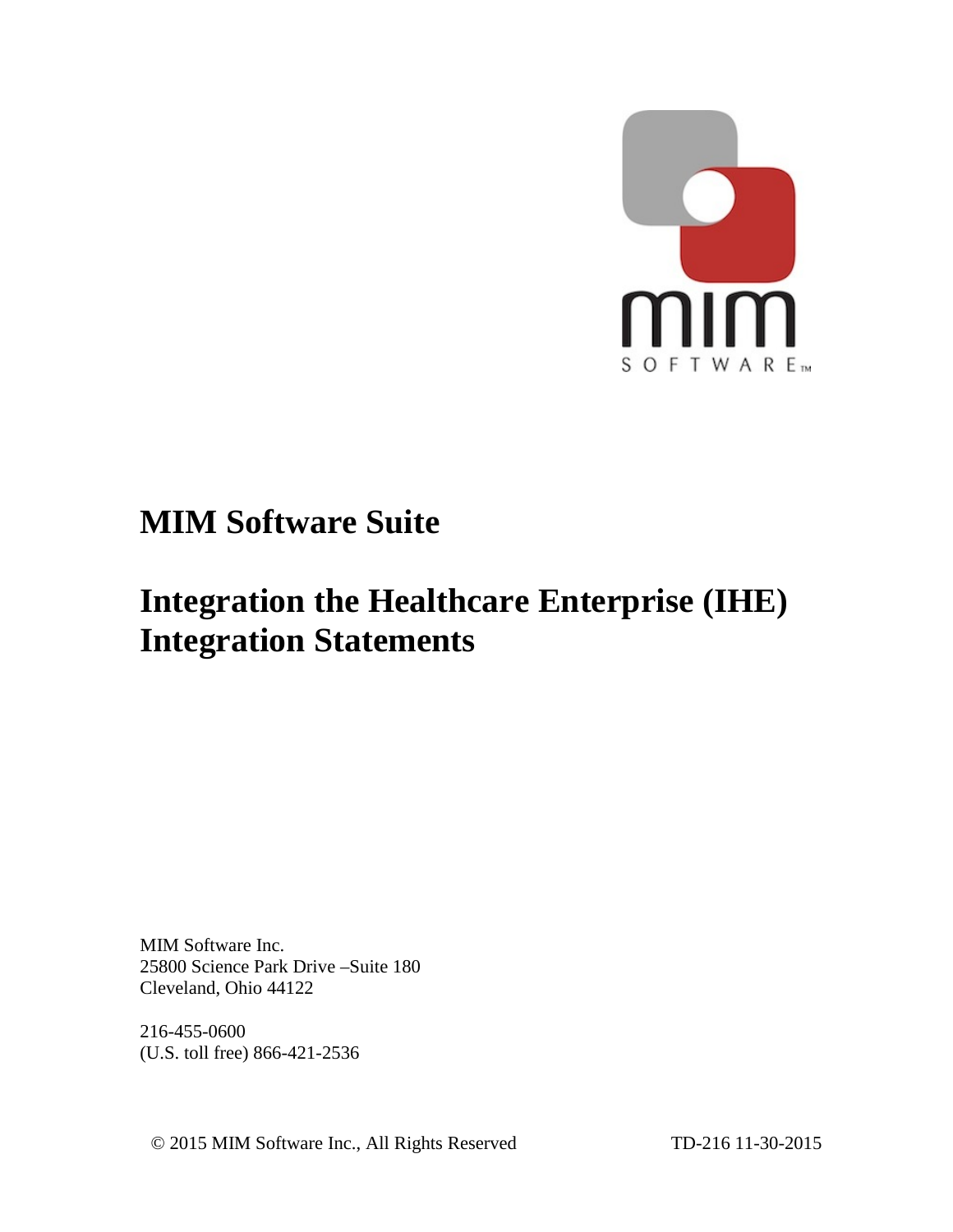| <b>IHE Integration Statement</b>                                                                                                                               |  |                                                                                            |                                         |                                                                             |                                      |  |  |
|----------------------------------------------------------------------------------------------------------------------------------------------------------------|--|--------------------------------------------------------------------------------------------|-----------------------------------------|-----------------------------------------------------------------------------|--------------------------------------|--|--|
| <b>Vendor</b>                                                                                                                                                  |  |                                                                                            | <b>Product Name</b>                     | <b>Version</b>                                                              | Date                                 |  |  |
| MIM Software Inc.                                                                                                                                              |  |                                                                                            | <b>MIM Software Suite</b>               | V 6.5.5                                                                     | Sept 21-25, 2015                     |  |  |
| This product implements all transactions required in the IHE Technical Framework to support the IHE<br>Integration Profiles, Actors, and Options listed below: |  |                                                                                            |                                         |                                                                             |                                      |  |  |
| <b>Integration</b><br><b>Profiles</b><br><b>Implemented</b>                                                                                                    |  | <b>Actors Implemented</b>                                                                  |                                         |                                                                             | <b>Options</b><br><b>Implemented</b> |  |  |
| <b>Basic Radiotherapy</b><br>Objects                                                                                                                           |  |                                                                                            | Contourer, Dose Display, Archive        | None                                                                        |                                      |  |  |
| Multimodality<br>Registration                                                                                                                                  |  | Registrator, Registered Contourer, Registered Display,<br>Registered Dose Display, Archive |                                         |                                                                             | None                                 |  |  |
| <b>Advanced RT</b><br>Integration (ARTI)                                                                                                                       |  | Archive                                                                                    |                                         | None                                                                        |                                      |  |  |
| Internet Address for MIM Software IHE Information: http://www.mimsoftware.com/ihe                                                                              |  |                                                                                            |                                         |                                                                             |                                      |  |  |
| Links to Standards Conformance Statements for the Implementation                                                                                               |  |                                                                                            |                                         |                                                                             |                                      |  |  |
| HL7                                                                                                                                                            |  |                                                                                            |                                         |                                                                             |                                      |  |  |
| <b>DICOM</b>                                                                                                                                                   |  | MIM_6.5_DICOM_Conformance.pdf                                                              |                                         |                                                                             |                                      |  |  |
| <b>Links to General Information on IHE</b>                                                                                                                     |  |                                                                                            |                                         |                                                                             |                                      |  |  |
| In North America:<br>http://www.ihe.net                                                                                                                        |  |                                                                                            | In Europe:<br>http://www.ihe-europe.org | In Japan:<br>http://www.ihe-j.org/ or<br>http://www.ihe-j.org/en/index.html |                                      |  |  |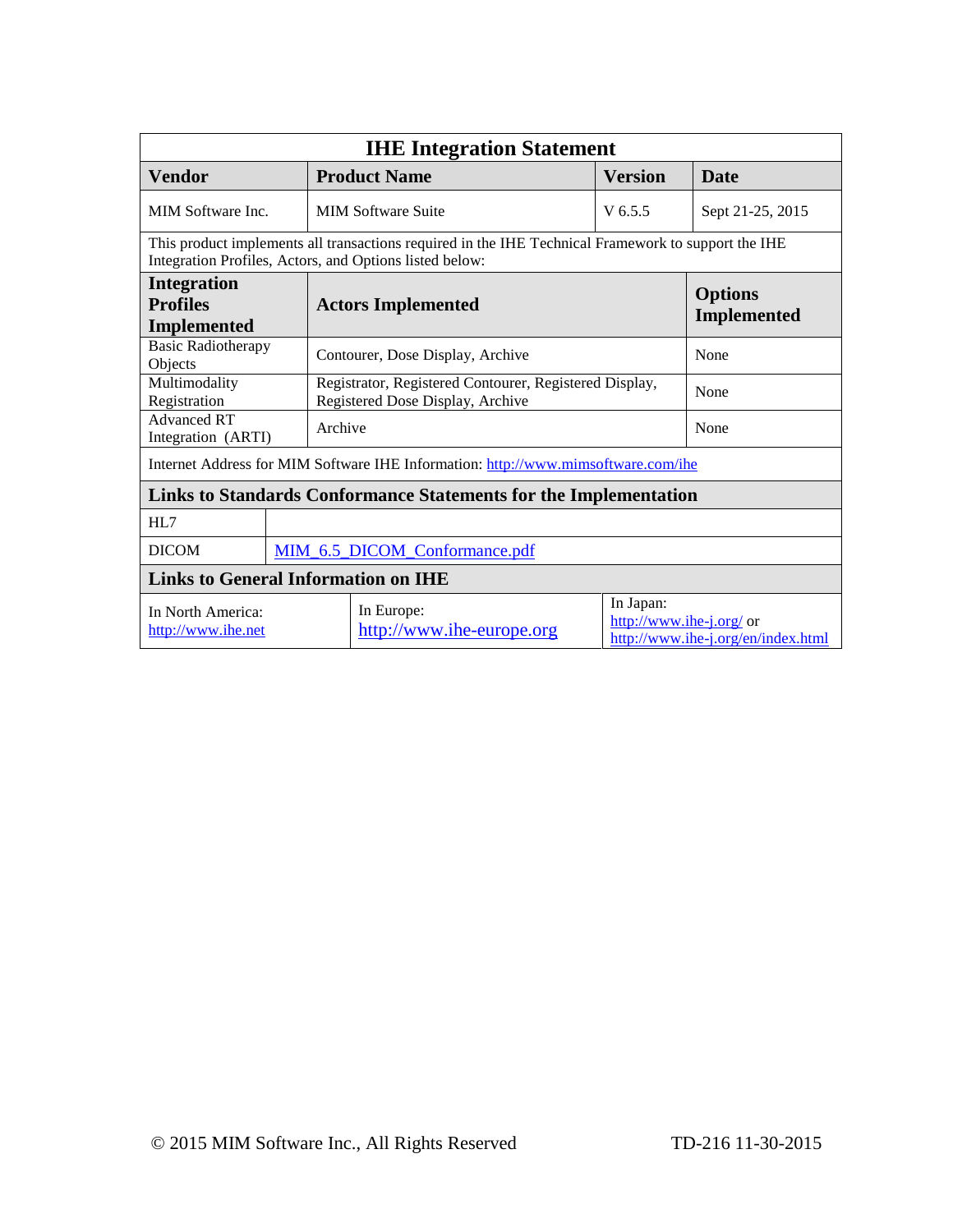| <b>IHE Integration Statement</b>                                                                                                                               |  |                                                                 |                                                                               |                                                                                                             |                                      |                |
|----------------------------------------------------------------------------------------------------------------------------------------------------------------|--|-----------------------------------------------------------------|-------------------------------------------------------------------------------|-------------------------------------------------------------------------------------------------------------|--------------------------------------|----------------|
| <b>Vendor</b>                                                                                                                                                  |  |                                                                 | <b>Product Name</b>                                                           |                                                                                                             | <b>Version</b>                       | Date           |
| MIM Software Inc                                                                                                                                               |  |                                                                 | <b>MIM Software Suite</b>                                                     | $V$ 6.1.0                                                                                                   |                                      | 12 May<br>2013 |
| This product implements all transactions required in the IHE Technical Framework to support the IHE<br>Integration Profiles, Actors, and Options listed below: |  |                                                                 |                                                                               |                                                                                                             |                                      |                |
| <b>Integration</b><br><b>Profiles</b><br><b>Implemented</b>                                                                                                    |  |                                                                 | <b>Actors Implemented</b>                                                     |                                                                                                             | <b>Options</b><br><b>Implemented</b> |                |
| <b>Basic Radiotherapy</b><br>Objects                                                                                                                           |  |                                                                 | Contourer, Dose Display, Archive                                              |                                                                                                             | None                                 |                |
| Multimodality<br>Registration                                                                                                                                  |  |                                                                 | Archive, Registered Dose Display, Registrator,<br><b>Registered Contourer</b> |                                                                                                             | None                                 |                |
| Internet Address for MIM Software IHE Information: http://www.mimsoftware.com/ihe                                                                              |  |                                                                 |                                                                               |                                                                                                             |                                      |                |
| Links to Standards Conformance Statements for the Implementation                                                                                               |  |                                                                 |                                                                               |                                                                                                             |                                      |                |
| HL7                                                                                                                                                            |  |                                                                 |                                                                               |                                                                                                             |                                      |                |
| <b>DICOM</b>                                                                                                                                                   |  | http://downloads.mimsoftware.com/MIM_DICOM_Conformance_2013.pdf |                                                                               |                                                                                                             |                                      |                |
| <b>Links to General Information on IHE</b>                                                                                                                     |  |                                                                 |                                                                               |                                                                                                             |                                      |                |
| In North America:<br>http://www.ihe.net                                                                                                                        |  |                                                                 | In Europe:<br>http://www.ihe-europe.org                                       | In Japan:<br>$\frac{http://www.ine-j.org/}{http://www.ine-j.org/}$ or<br>http://www.ihe-j.org/en/index.html |                                      |                |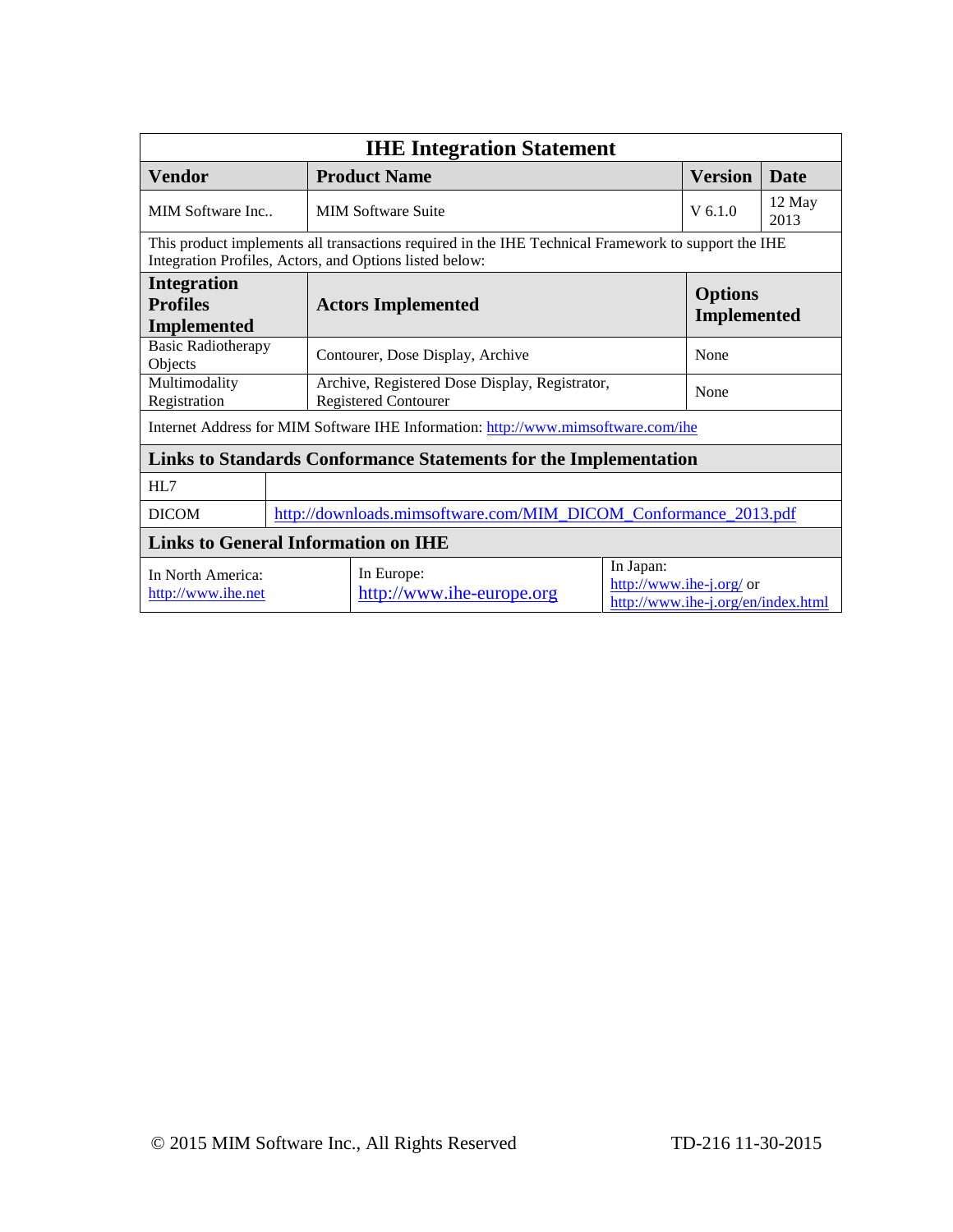| <b>IHE Integration Statement</b>                                                  |                                                                                                                                                                |                                                                 |                                                                                                                        |                |                                      |               |  |
|-----------------------------------------------------------------------------------|----------------------------------------------------------------------------------------------------------------------------------------------------------------|-----------------------------------------------------------------|------------------------------------------------------------------------------------------------------------------------|----------------|--------------------------------------|---------------|--|
| <b>Vendor</b>                                                                     |                                                                                                                                                                | <b>Product Name</b>                                             |                                                                                                                        | <b>Version</b> | Date                                 |               |  |
| MIM Software Inc.                                                                 |                                                                                                                                                                |                                                                 | <b>MIM Software Suite</b>                                                                                              |                | $V$ 5.6.0                            | 1 Nov<br>2012 |  |
|                                                                                   | This product implements all transactions required in the IHE Technical Framework to support the IHE<br>Integration Profiles, Actors, and Options listed below: |                                                                 |                                                                                                                        |                |                                      |               |  |
| <b>Integration</b><br><b>Profiles</b><br><b>Implemented</b>                       |                                                                                                                                                                |                                                                 | <b>Actors Implemented</b>                                                                                              |                | <b>Options</b><br><b>Implemented</b> |               |  |
| Dose Compositing                                                                  |                                                                                                                                                                |                                                                 | Registered Dose Compositor                                                                                             |                | None                                 |               |  |
| Internet Address for MIM Software IHE Information: http://www.mimsoftware.com/ihe |                                                                                                                                                                |                                                                 |                                                                                                                        |                |                                      |               |  |
| Links to Standards Conformance Statements for the Implementation                  |                                                                                                                                                                |                                                                 |                                                                                                                        |                |                                      |               |  |
| HI.7                                                                              |                                                                                                                                                                |                                                                 |                                                                                                                        |                |                                      |               |  |
| <b>DICOM</b>                                                                      |                                                                                                                                                                | http://downloads.mimsoftware.com/MIM_DICOM_Conformance_2011.pdf |                                                                                                                        |                |                                      |               |  |
| <b>Links to General Information on IHE</b>                                        |                                                                                                                                                                |                                                                 |                                                                                                                        |                |                                      |               |  |
| In North America:<br>http://www.ihe.net                                           |                                                                                                                                                                |                                                                 | In Japan:<br>In Europe:<br>http://www.ihe-j.org/ or<br>http://www.ihe-europe.org<br>http://www.ihe-j.org/en/index.html |                |                                      |               |  |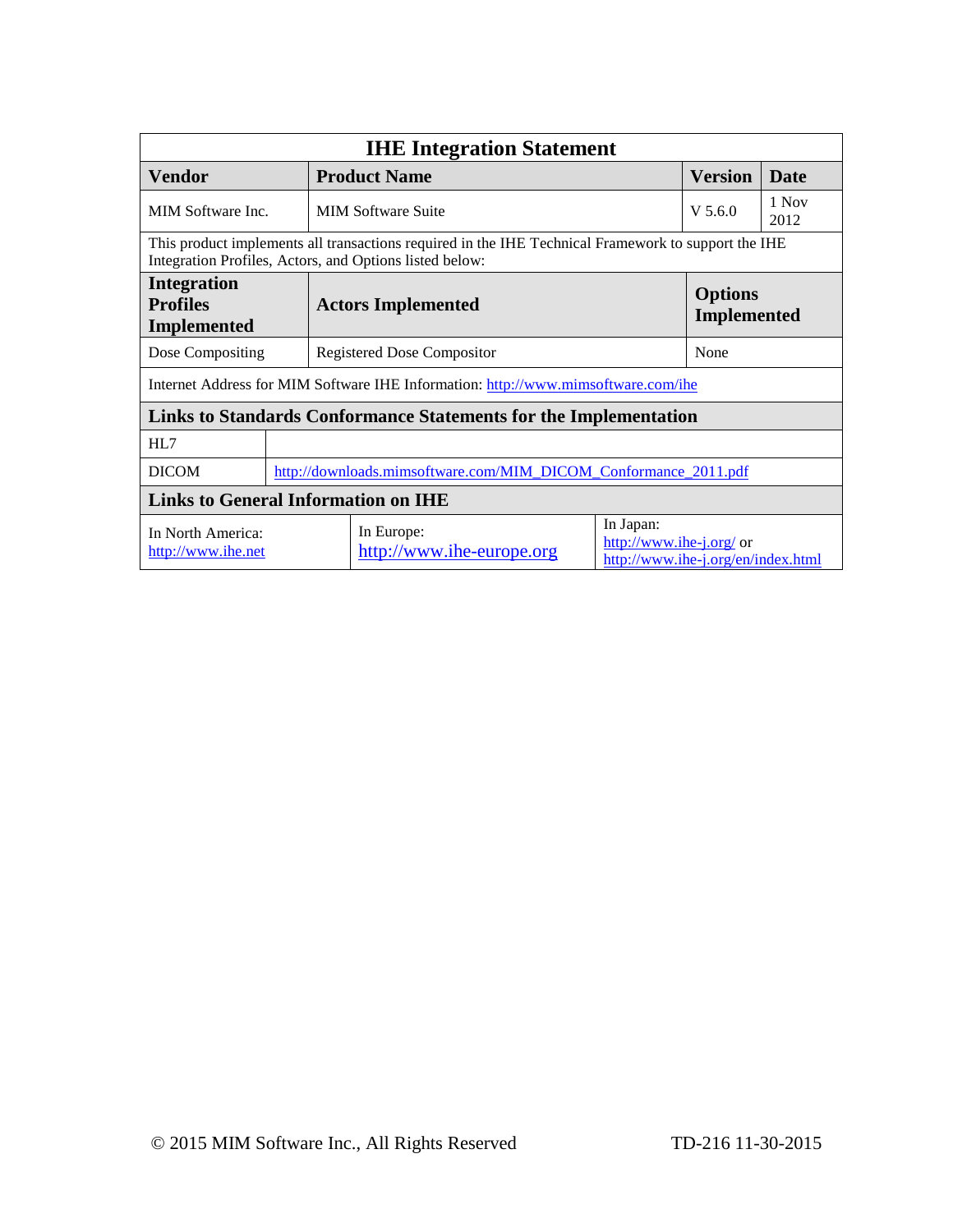| <b>IHE Integration Statement</b>                                                  |                                                                                                                                                                |                                                                 |                                                                                                                                                        |  |                                      |               |  |
|-----------------------------------------------------------------------------------|----------------------------------------------------------------------------------------------------------------------------------------------------------------|-----------------------------------------------------------------|--------------------------------------------------------------------------------------------------------------------------------------------------------|--|--------------------------------------|---------------|--|
| Vendor                                                                            |                                                                                                                                                                |                                                                 | <b>Product Name</b>                                                                                                                                    |  | <b>Version</b>                       | <b>Date</b>   |  |
| MIMvista Corp.                                                                    |                                                                                                                                                                |                                                                 | <b>MIM Software Suite</b>                                                                                                                              |  | $V$ 5.0.2                            | 7 Oct<br>2009 |  |
|                                                                                   | This product implements all transactions required in the IHE Technical Framework to support the IHE<br>Integration Profiles, Actors, and Options listed below: |                                                                 |                                                                                                                                                        |  |                                      |               |  |
| <b>Integration</b><br><b>Profiles</b><br><b>Implemented</b>                       |                                                                                                                                                                |                                                                 | <b>Actors Implemented</b>                                                                                                                              |  | <b>Options</b><br><b>Implemented</b> |               |  |
| <b>Image Registration</b>                                                         |                                                                                                                                                                |                                                                 | Archive, Registered Dose Display, Registrator                                                                                                          |  | None                                 |               |  |
| Internet Address for MIM Software IHE Information: http://www.mimsoftware.com/ihe |                                                                                                                                                                |                                                                 |                                                                                                                                                        |  |                                      |               |  |
| Links to Standards Conformance Statements for the Implementation                  |                                                                                                                                                                |                                                                 |                                                                                                                                                        |  |                                      |               |  |
| HL7                                                                               |                                                                                                                                                                |                                                                 |                                                                                                                                                        |  |                                      |               |  |
| <b>DICOM</b>                                                                      |                                                                                                                                                                | http://downloads.mimsoftware.com/MIM_DICOM_Conformance_2008.pdf |                                                                                                                                                        |  |                                      |               |  |
| <b>Links to General Information on IHE</b>                                        |                                                                                                                                                                |                                                                 |                                                                                                                                                        |  |                                      |               |  |
| In North America:<br>http://www.ihe.net                                           |                                                                                                                                                                |                                                                 | In Japan:<br>In Europe:<br>$\frac{http://www.ine-j.org/}{http://www.ine-j.org/}$ or<br>http://www.ihe-europe.org<br>http://www.ihe-j.org/en/index.html |  |                                      |               |  |